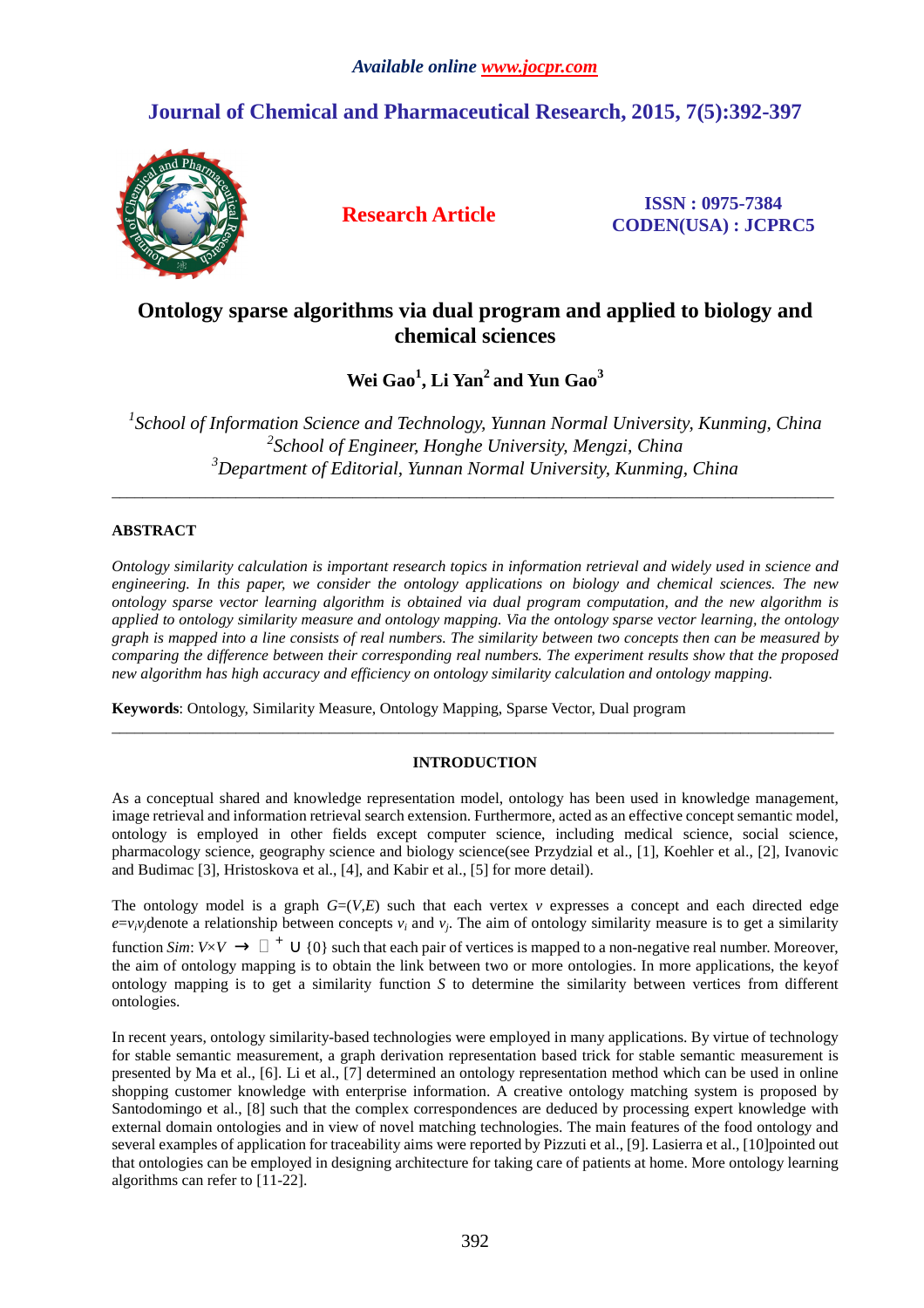In this paper, we present the new ontology similarity computation and ontology mapping algorithms relied on the ontology sparse vector learning, and the learning algorithm is given by dual program. In terms of the sparse vector, the ontology graph is mapped into a real line and vertices are mapped into real numbers. Then the similarity between vertices is measured by the difference between their corresponding real numbers. At last, this new algorithm is employed in biology and chemical science. Two experiments are designed to test its effectiveness on ontology similarity measuring and ontology mapping.

*\_\_\_\_\_\_\_\_\_\_\_\_\_\_\_\_\_\_\_\_\_\_\_\_\_\_\_\_\_\_\_\_\_\_\_\_\_\_\_\_\_\_\_\_\_\_\_\_\_\_\_\_\_\_\_\_\_\_\_\_\_\_\_\_\_\_\_\_\_\_\_\_\_\_\_\_\_\_*

# **2. Basic Idea**

Let *V* be an instance space. For any vertex in ontology graph *G*, its information (including its attribute, instance, structure, name and semantic information of the concept which is corresponding to the vertex and that is contained in its vector) is denoted by a vector with *p* dimension. Let  $v = \{v_1, \dots, v_p\}$  be a vector which is corresponding to a vertex *v*.

For facilitating the expression, we slightly confuse the notations and denote  $\nu$  both the ontology vertex and its corresponding vector. The purpose of ontology learning algorithms is to get an optimal ontology function  $f: V \to \mathbb{D}$ , then the similarity between two vertices is determined by the difference between two real numbers which they correspond to. The essence of such algorithm is dimensionality reduction, that is to say, use one dimension vector to represent *p* dimension vector. From this point of view, an ontology function *f* can be regarded as a dimensionality reduction map  $f: \Box^p \to \Box$ .

## **3. Main Ontology Algorithms**

In this section, we present our main ontology sparse vector learning algorithms for ontology similarity measuring and ontology mapping by virtue of graph-constrained elastic-net. .

In the real implement, the sparse ontology function can be denoted as

$$
f_{\beta}(v) = \sum_{i=1}^{p} v_i \beta_i , \qquad (1)
$$

where  $\beta = (\beta_1, \dots, \beta_p)$  is a sparse vector. For determining the ontology function *f*, we should get the sparse vector  $\beta$ first.

The simplest model to learn the ontology sparse vector can be denoted as

$$
\hat{\beta} = \arg\min_{\beta} \frac{1}{2} \|y - V\beta\|_{2}^{2} + \lambda \|\beta\|_{1},
$$
\n(2)

where *V* is information matrix, *y* is the target vector and  $\lambda \in \mathbb{Z}_+$  is a balance parameter. More general, this problem can be expressed as

$$
\hat{\beta} = \arg\min_{\beta} \frac{1}{2} \|y - V\beta\|_{2}^{2} + \lambda \|D\beta\|_{1},
$$
\n(3)

where  $D \in \Box^{m \times p}$  is a penalty matrix.

For a general ontology information matrix *V*, we deduce the dual of (3) as:

$$
\min_{u \in \mathbb{D}^m} \text{imize} \frac{1}{2} (V^T y - D^T u)^T (V^T V)^+ (V^T y - D^T u)
$$
\n(4)

s.t. 
$$
||u||_{\infty} \le \lambda
$$
,  $D^T u \in \text{row}(V)$ .

In this paper, we consider the ontology problem (3). Our strategy is to sole the equivalent dual problem (4). The relationship between the primal and dual solutions is

$$
\hat{\beta}_{\lambda} = (V^{T}V)^{+}(V^{T}y - D^{T}\hat{u}_{\lambda}) + b , \qquad (5)
$$

where  $b \in \text{null}(V)$ ,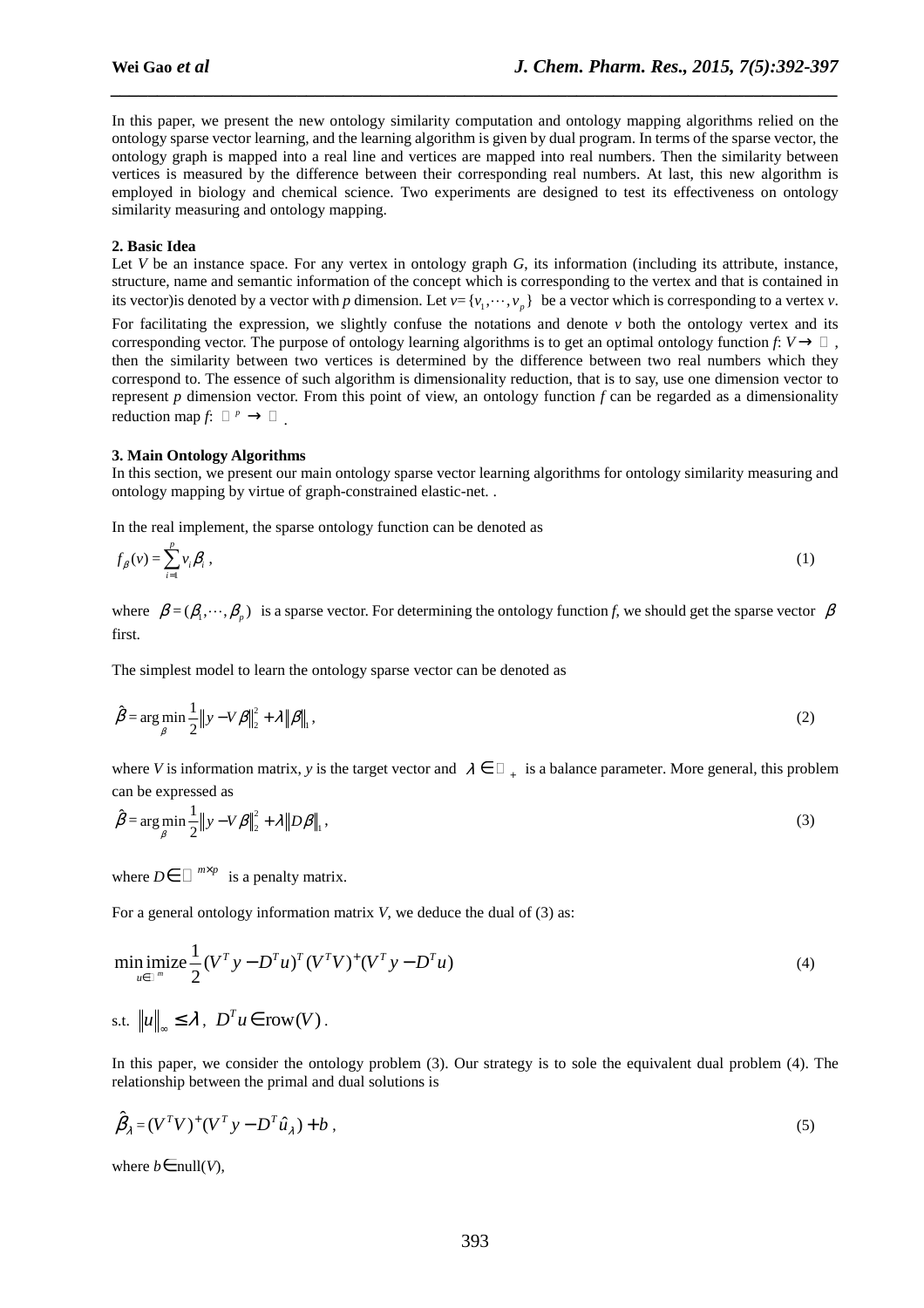Define

$$
\tilde{y} = VV^{+}y \text{ and } \tilde{D} = DV^{+}.
$$
 (6)

Here the pseudoinverse of a rectangular matrix *A* is  $A^+ = (A^T A)^+ A^T$ . Abbreviating  $P = P_{col(V)} = VV^+$ , the objective

*\_\_\_\_\_\_\_\_\_\_\_\_\_\_\_\_\_\_\_\_\_\_\_\_\_\_\_\_\_\_\_\_\_\_\_\_\_\_\_\_\_\_\_\_\_\_\_\_\_\_\_\_\_\_\_\_\_\_\_\_\_\_\_\_\_\_\_\_\_\_\_\_\_\_\_\_\_\_*

function in (4) becomes  
\n
$$
(V^T y - D^T u)^T (V^T V)^+ (V^T y - D^T u) = (\tilde{y} - \tilde{D}u)^T (\tilde{y} - \tilde{D}u).
$$

Therefore we can rewrite the dual problem (4) in terms of our transformed data and penalty matrix:

$$
\underset{u \in \mathbb{D}^m}{\text{minimize}} \quad \frac{1}{2} \left\| \tilde{y} - \tilde{D}^T u \right\|_2^2 \tag{7}
$$

s.t. 
$$
||u||_{\infty} \leq \lambda
$$
,  $D^T u \in \text{row}(V)$ .

It is also helpful to rewrite the relationship (5) in terms of our new data and penalty matrix:

$$
\hat{\beta}_\lambda = V^+(\tilde{y} - \tilde{D}^T\tilde{u}) + b\,,\tag{8}
$$

where  $b \in \text{null}(V)$ , which implies that the fit is simply

$$
V\hat{\beta}_\lambda = \tilde{y} - \tilde{D}^T \tilde{u} \tag{9}
$$

Hence, the dual problem of (3) is

$$
\min_{u \in \mathbb{I}^m} \text{imize} \quad \frac{1}{2} \left\| y - D^T u \right\|_2^2
$$
\n
$$
\text{s.t.} \quad \left\| u \right\|_{\infty} \le \lambda \, . \tag{10}
$$

Thus, we can see that (10) has a nice constraint set,  $\{u : ||u||_{\infty} \leq \lambda\}$ , which is simply a box, free of any linear transformation. From this point of view, the given ontology optimal problem can be implemented by standard convex optimization method.

#### **4. Experiments**

Two simulation experiments on ontology similarity measure and ontology mapping are designed in this section. For detail implement, we first obtain the optimal sparse vector using the algorithm raised in our paper, and then the ontology function is yielded by (1).

#### **4.1.Experiment on Biology Data**

The "Go" ontology  $O_1$  was constructed byhttp: //www. geneontology. org. (Fig. 1 presents the graph structure of  $O_1$ ). We use *P*<sup>@</sup>*N* (defined by Craswell and Hawking [23]) to determine the equality of the experiment result.

Beside our ontology algorithm, ontology algorithms in Huang et al., [12], Gao and Liang [13] and Gao and Gao [14] are also acted to "Go" ontology. Then, we compare the precision ratio which we have deduced from the four tricks. Some parts of experiment results can be seen in Tab. 1.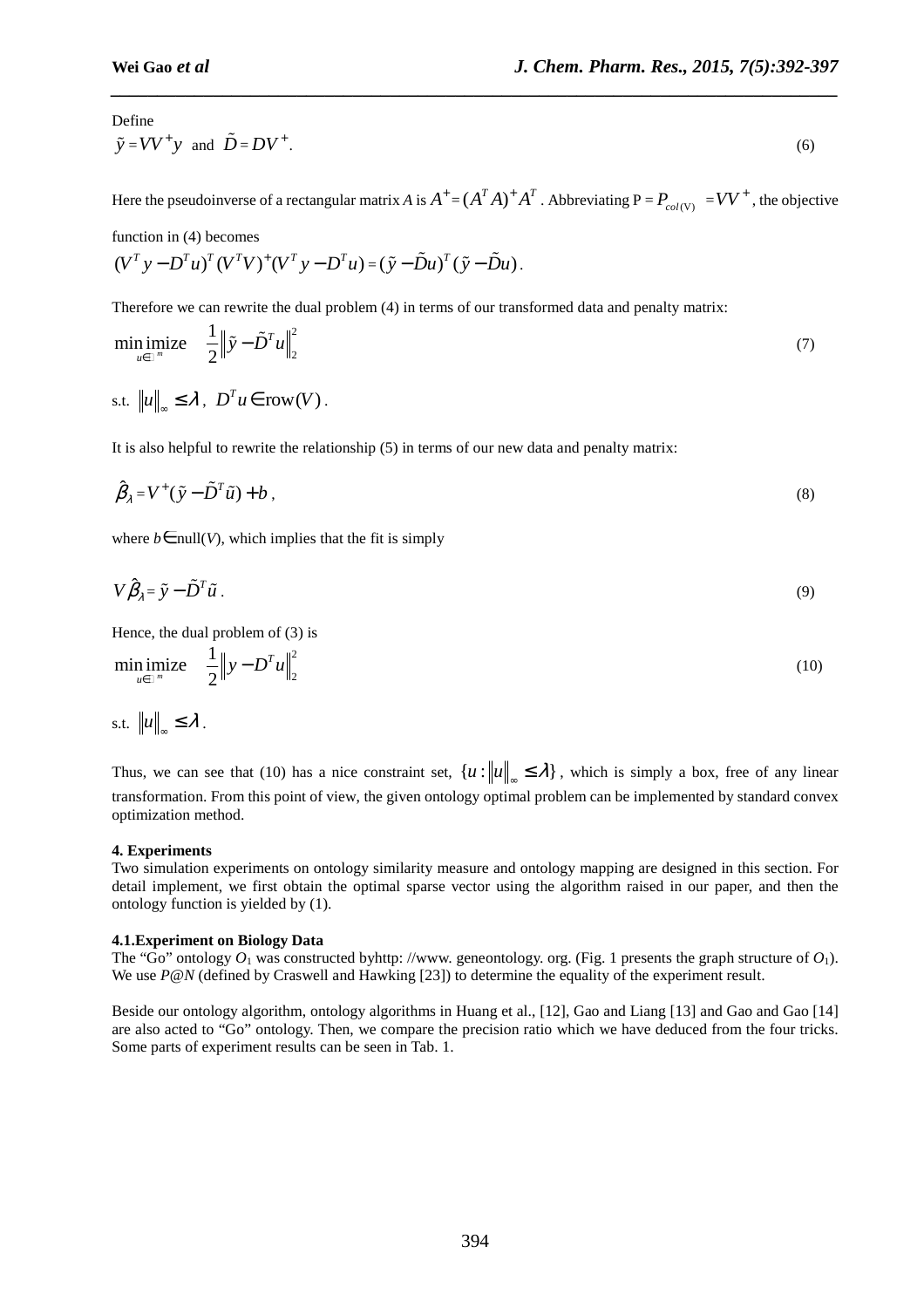

*\_\_\_\_\_\_\_\_\_\_\_\_\_\_\_\_\_\_\_\_\_\_\_\_\_\_\_\_\_\_\_\_\_\_\_\_\_\_\_\_\_\_\_\_\_\_\_\_\_\_\_\_\_\_\_\_\_\_\_\_\_\_\_\_\_\_\_\_\_\_\_\_\_\_\_\_\_\_*

**Figure 1. "Go" ontology.** 

**Table 1. The experiment data for ontology similarity measure** 

|                   | $P@3$ average<br>precision ratio | $P@5$ average<br>precision ratio | $P@10$ average<br>precision ratio | $P@20$ average<br>precision ratio |
|-------------------|----------------------------------|----------------------------------|-----------------------------------|-----------------------------------|
| Our Algorithm     | 4714%                            | 54.34%                           | 66.01%                            | 84.13%                            |
| Algorithmin [12]  | 46.38%                           | 53.48%                           | 62.34%                            | 74.59%                            |
| Algorithm in [13] | 43.56%                           | 49.38%                           | 56.47%                            | 71.94%                            |
| Algorithm in [14] | 42.13%                           | 51.83%                           | 60.19%                            | 72.39%                            |

As we can see in the Figure 1, when *N*= 3, 5, 10 or 20, the precision ratio in view of our algorithm is higher than that got by tricks which has been determined in Huang et al., [12], Gao and Liang [13] and Gao and Gao [14].

## **4.2.Experiment on Chemical Data**

For our second experiment, we use "Chemical Index" ontologies  $O_2$  and  $O_3$  (part of the graph structures of  $O_2$  and  $O_3$ are presented in Fig. 2 and Fig. 3 respectively). Note that the Figure 2 and Figure 3 only show the part of vertices on  $O_2$ and  $O_3$ . Actually, the number of vertex on  $O_2$  is 24, and the number of vertex on  $O_3$  is 17. The purpose of this experiment is to construct the ontology mapping between  $O_2$  and  $O_3$ . Again,  $P@N$  criterion is applied to measure the equality of the experiment results.

Furthermore, ontology technologies in Wang et al., [11], Huang et al., [12], and Gao and Liang [13]are employed to "Chemical Index" ontology. At last, we compare the precision ratio that we have obtained from four tricks. Table 2 present several results for this experiment.



**Figure 2. "Chemical Index" Ontology** *O***2.**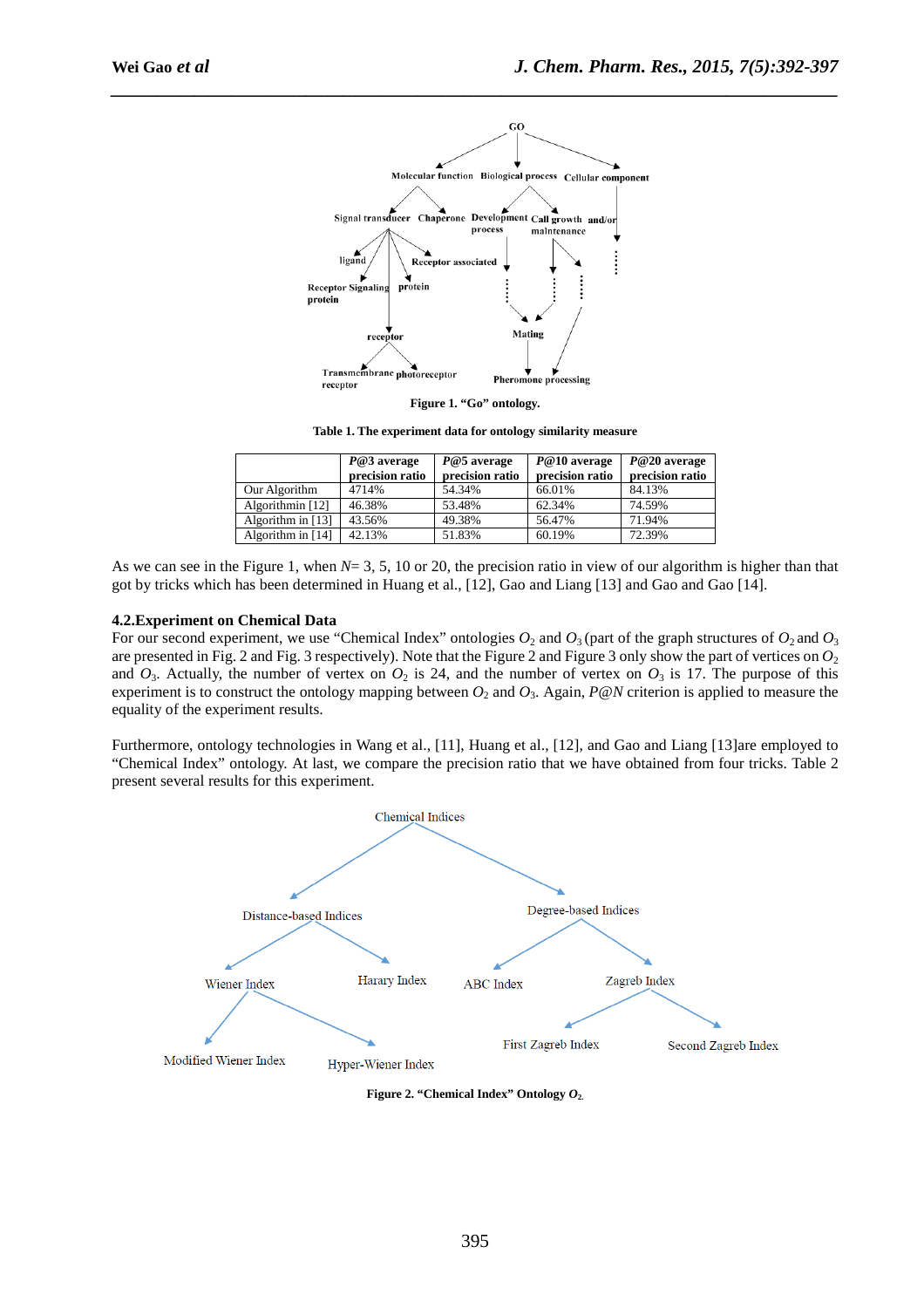

*\_\_\_\_\_\_\_\_\_\_\_\_\_\_\_\_\_\_\_\_\_\_\_\_\_\_\_\_\_\_\_\_\_\_\_\_\_\_\_\_\_\_\_\_\_\_\_\_\_\_\_\_\_\_\_\_\_\_\_\_\_\_\_\_\_\_\_\_\_\_\_\_\_\_\_\_\_\_*

**Figure 3. "Chemical Index" Ontology** *O***3.** 

**Table 2. The experiment data for ontology mapping** 

|                     | $P@1$ average<br>precision ratio | $P@3$ average<br>precision ratio | $P@5$ average<br>precision ratio |
|---------------------|----------------------------------|----------------------------------|----------------------------------|
| Our Algorithm       | 48.78%                           | 60.16%                           | 80.49%                           |
| Algorithm in $[11]$ | 46.34%                           | 56.10%                           | 68.29%                           |
| Algorithm in $[12]$ | 36.59%                           | 47.97%                           | 58.54%                           |
| Algorithm in $[13]$ | 46.34%                           | 56.91%                           | 73.66%                           |

From what we have obtained in Table 2, we find it more efficient to use our Algorithm than algorithms determined by Wang et al., [11], Huang et al., [12], and Gao and Liang [13], especially where *N* is sufficiently large.

# **CONCLUSION**

In our article, a new algorithm for ontology similarity measure and ontology mapping application is presented by virtue of dual program. Furthermore, experiment results reveal that our new algorithm has high efficiency in both biology and chemical applications. The ontology algorithm presented in our paper illustrates the promising application prospects for ontology use.

## **Acknowledgment**

We thank the reviewers for their constructive comments in improving the quality of this paper. The research is financed by: NSFC (No.11401519), and the PhD initial funding of the first author.

## **REFERENCES**

[1]J. M. Przydzial, B.Bhhatarai,A. Koleti, *Bioinformatics*, **2013**, 29(24),3211-3219.

[2]S.Koehler, S. C.Doelken, C. J. Mungall, *Nucleic Acids Research*, **2014**, 42(D1),966-974.

[3]M.Ivanovic,Z. Budimac, *Expert Systerms and Applications*, **2014**, 41(11),5158-15166.

[4]A.Hristoskova, V.Sakkalis, and G.Zacharioudakis,*Sensors*, **2014**, 14(1),1598-1628.

[5]M. A.Kabir, J.Han, J.Yu,.*Personal and Ubiquitous Computing*, **2014**, 18(3), 1061-1083.

[6]Y. L.Ma, L.Liu,K.Lu, B. H.Jin, X. J.Liu, *IEEE Transactions onKnowledge and Data Engineering*, **2014**, 26(3), 1039-1052.

[7]Z.Li, H. S.Guo, Y. S.Yuan, L. B. Sun, *Applied Mechanics and Materials*, **2014**, 483,603-606.

[8]R.Santodomingo, S.,Rohjans, M.Uslar, J. A.Rodriguez-Mondejar, M.A.Sanz-Bobi,*Engineering Applicationsof Artificial Intelligence*, **2014**, 32, 242-257.

[9]T.Pizzuti,G.Mirabelli, M. A.Sanz-Bobi, F.Gomez-Gonzalez,*Journal of Food Engineering*, **2014**, 120(1), 17-30.

[10] N.Lasierra, A.Alesanco,J.Garcia, *IEEE Journal of Biomedical and Health Informatics*, **2014**, 18(3),896-906.

[11] Y. Y. Wang, W.Gao, Y. G. Zhang, Y. Gao, *The 3rd International Conference on Computational Intelligence and Industrial Application,*Wuhan, China, **2010**, 20-22.

[12] X.Huang,T. W. Xu, W. Gao, Z. Y. Jia,*International Journal of Applied Physics and Mathematics,***2011**, 1,54-59.

- [13] W.Gao, L.Liang,*Future Communication, Computing, Control and Management,***2011**, 142, 415-421.
- [14] Y.Gao,W.Gao, *International Journal of Machine Learning and Computing,***2012**, 2(2),107-112.
- [15] X.Huang,T.W. Xu, W. Gao, S. Gong,*In Proceedings of* **2011** *4th IEEE international conference on computer*